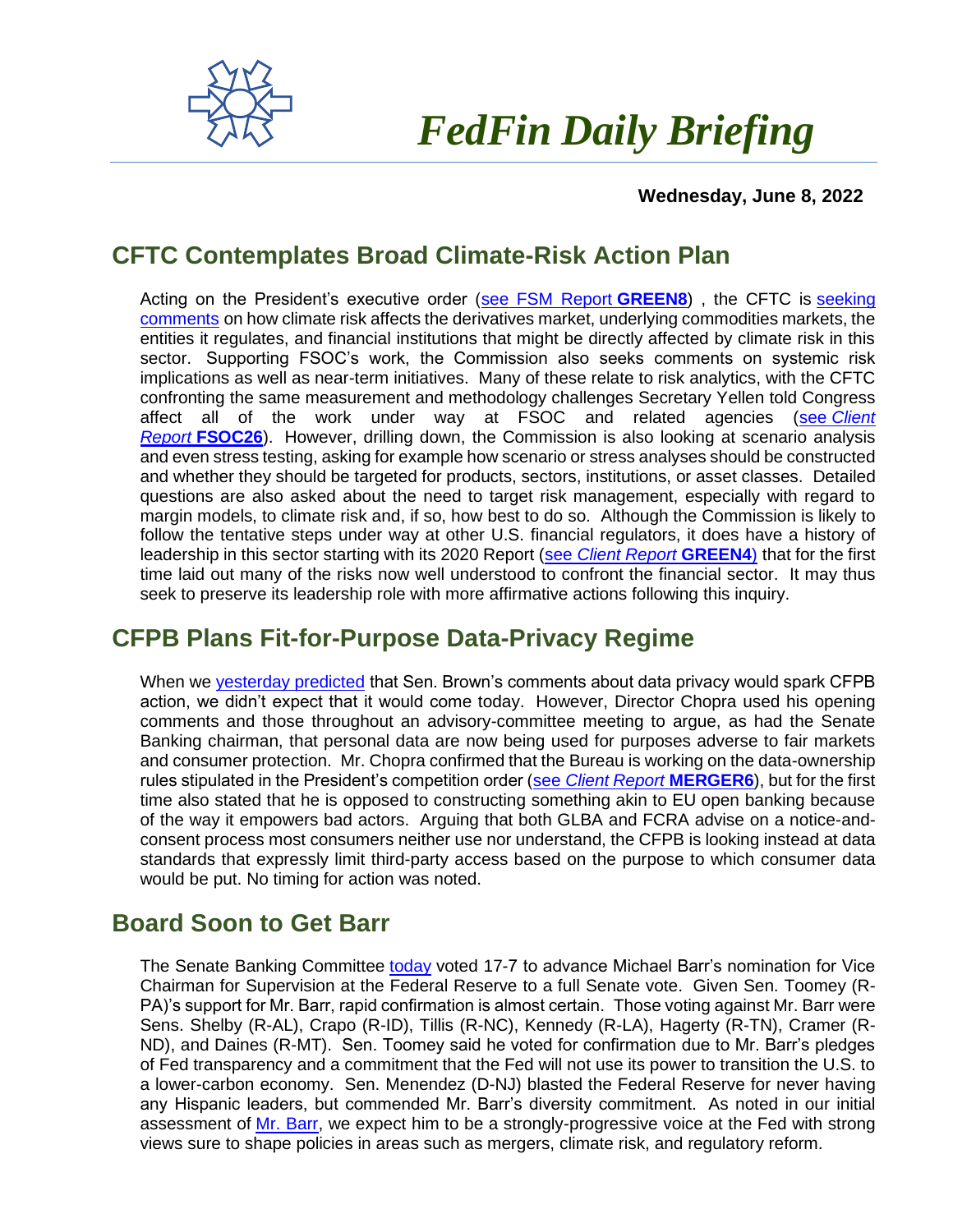#### **Recent Files Available for Downloading**

The following reports and analyses have been sent to retainer clients recently. Copies are also available to retainer clients on the Archives section of Federal Financial Analytics' website: [www.fedfin.com](http://www.fedfin.com/) or clients may obtain the reports/analyses by e-mailing [info@fedfin.com](mailto:info@fedfin.com) giving the requested item name, firm, and e-mail address. To learn more about *GSE Activity Reports*, click [here.](https://fedfin.com/gse-activity-report/)

- ➢ **[GSE-060722:](https://fedfin.com/wp-content/uploads/2022/06/GSE-060722.pdf)** FHFA released its first-ever [report](https://fedfin.us14.list-manage.com/track/click?u=27f886fdd4a438ee1dc1f0774&id=f661408e11&e=288b5ff9aa) on the extent to which Fannie, Freddie, and the FHLBs meet their statutory mission.
- ➢ **[GSE-060222:](https://fedfin.com/gse-060222/)** Following on the heels of new [capital disclosures,](https://fedfin.us14.list-manage.com/track/click?u=27f886fdd4a438ee1dc1f0774&id=edea5a0b50&e=288b5ff9aa) FHFA has [finalized](https://fedfin.us14.list-manage.com/track/click?u=27f886fdd4a438ee1dc1f0774&id=535f2f41e8&e=288b5ff9aa) a planning process designed to ensure that GSEs have something good to say when they post these reports, reassuring markets and perhaps even speeding the way out of conservatorship.
- ➢ **[GSE-060122:](https://fedfin.com/wp-content/uploads/2022/06/GSE-060122.pdf)** As detailed in our [new in-depth report,](https://fedfin.us14.list-manage.com/track/click?u=27f886fdd4a438ee1dc1f0774&id=1f5f6e379c&e=288b5ff9aa) the CFPB has issued another sweeping rule by way of a seemingly innocuous circular not subject to public notice and comment.
- ➢ **[FAIRLEND11:](https://fedfin.com/wp-content/uploads/2022/06/FAIRLEND11.pdf)** Continuing its use of novel rulings that preclude public notice and comment, the CFPB has issued a landmark ruling on artificial intelligence (AI) and other forms of algorithmic underwriting stipulating lender responsibility for sending out the adverse action notices required under the Equal Credit Opportunity Act (ECOA).
- ➢ **[GSE-052722:](https://fedfin.com/wp-content/uploads/2022/05/GSE-052722.pdf)** FHFA has [finalized](https://fedfin.us14.list-manage.com/track/click?u=27f886fdd4a438ee1dc1f0774&id=b483b716d9&e=288b5ff9aa) its October [proposal](https://fedfin.us14.list-manage.com/track/click?u=27f886fdd4a438ee1dc1f0774&id=1be5c6307a&e=288b5ff9aa) to create a new qualitative capital and governance disclosure regime, going well beyond the disclosures initially mandated in the final capital [rule](https://fedfin.us14.list-manage.com/track/click?u=27f886fdd4a438ee1dc1f0774&id=1aa9d5b231&e=288b5ff9aa) to instill market discipline long associated with private companies, not conservatorships.
- ➢ **[CBDC13:](https://fedfin.com/wp-content/uploads/2022/05/CBDC13.pdf)** Newly in place as Fed Vice Chair, Lael Brainard today made it clear at an HFSC full committee hearing that her prior statements laying out CBDC benefits are still her thinking despite the considerably more ambivalent approach outlined in the Fed's discussion draft [\(see FSM Report](https://fedfin.com/wp-content/uploads/2022/01/CBDC10.pdf) **CBDC10**).
- ➢ **[DEPOSITINSURANCE113:](https://fedfin.com/wp-content/uploads/2022/05/DEPOSITINSURANCE113.pdf)** Using a new approach to issuing enforcement edicts a circular the CFPB has made use of its controversial decision to bring nonbanks under its ambit to bolster the FDIC's efforts to enhance consumer understanding of which funds are entrusted to FDIC-insured depositories and which may be at greater risk in other hands.
- ➢ **[CRYPTO27:](https://fedfin.com/wp-content/uploads/2022/05/CRYPTO27.pdf)** Sharp disruptions in cryptoasset markets, and especially those for stablecoins, have energized calls for rapid U.S. statutory and regulatory action along lines initially laid out by the President's Working Group on Financial Markets (PWG).
- ➢ **[CRA32:](https://fedfin.com/wp-content/uploads/2022/05/CRA32.pdf)** Following much talk about the need to update Community Reinvestment Act (CRA) rules since this was last done in 1995, federal banking agencies have finally agreed on a proposed redesign of standards essential to banks that wish to expand or acquire as well as those seeking strong community ties and the policy and political benefit these afford.
- ➢ **[GSE-051622:](https://fedfin.com/wp-content/uploads/2022/05/GSE-051622.pdf)** As we [noted](https://fedfin.us14.list-manage.com/track/click?u=27f886fdd4a438ee1dc1f0774&id=61ababab2e&e=a1a473830b) last week, the federal banking agencies sighed a mighty sigh and heaved up a massive inter-agency [proposal](https://fedfin.us14.list-manage.com/track/click?u=27f886fdd4a438ee1dc1f0774&id=a2fd18f451&e=a1a473830b) rewriting decades-old standards detailing which activities earn the Community Reinvestment Act (CRA) points essential for any bank's strategic objectives and national reputation.
- ➢ **[FSOC27](https://fedfin.com/wp-content/uploads/2022/05/FSOC27.pdf)**: With stablecoin markets even more distressed than earlier in the week, today's HFSC hearing with Secretary Yellen was even more emphatic than senators two days before on the need for action (see *[Client Report](https://fedfin.us14.list-manage.com/track/click?u=27f886fdd4a438ee1dc1f0774&id=2db8509c06&e=288b5ff9aa)* **FSOC26**).